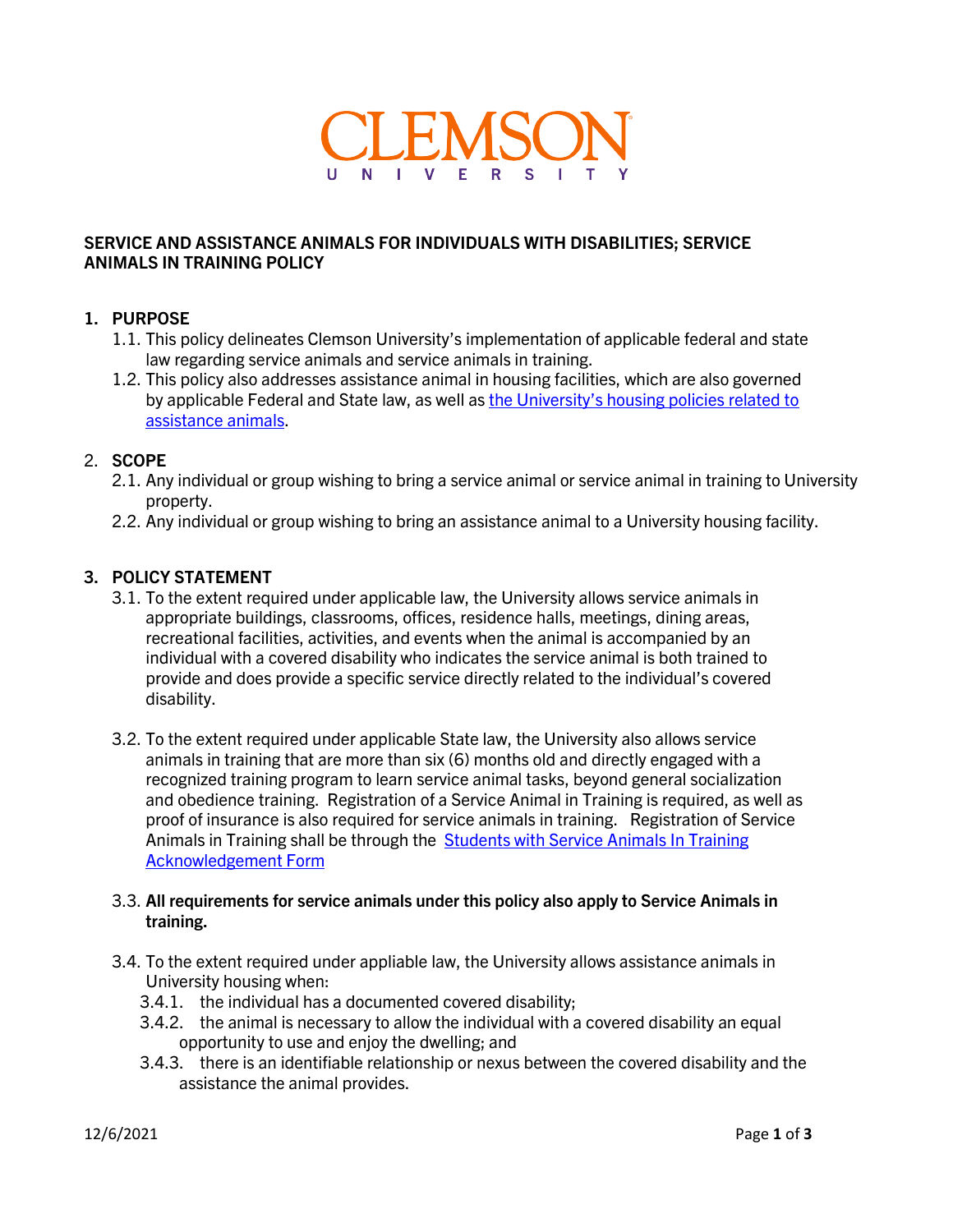

- 3.4.4. Assistance animals are not allowed outside of the University Housing facility and its immediate surrounding areas.
- 3.5. The Office of Access and Equity is authorized to create, implement, and maintain the required Guidelines and Operating Procedures for this policy.

## 3.6. **Removal of Service or Assistance Animals:**

- 3.6.1. The University has the right to remove a service or assistance animal from its grounds or facilities for failure to comply with this policy or applicable law, if:
	- 3.6.1.1. the owner cannot effectively control the animal
	- 3.6.1.2. the animal is not housebroken
	-
	- 3.6.1.3. the animal poses a direct threat to the health or safety of others<br>3.6.1.4. the animal causes a fundamental alteration in the University's se the animal causes a fundamental alteration in the University's services, programs, or activities.
- 3.6.2. If such behavior or condition persists, the owner may be directed not to bring the animal on University grounds and facilities until the problem is rectified.

#### 3.7. **Exclusion/Expulsion of a Service or Assistance Animal**

- 3.7.1. A service or assistance animal may be excluded from certain areas or expelled from campus if its presence:
	- 3.7.1.1. Would cause or has caused substantial physical damage to the property of others.
	- 3.7.1.2. Would pose or has posed an undue financial and administrative burden on the University.
	- 3.7.1.3. Would conflict or conflicts with legitimate safety requirements.
	- 3.7.1.4. Would result in a fundamental alteration of the University's program(s).
	- 3.7.1.5. Any combination of the aforementioned reasons

## 3.8. **Restricted Areas on Campus**

- 3.8.1. The University may prohibit the use of service animals in certain locations due to health or safety restrictions, potential danger to the animals, or where the use of service animals may compromise the integrity of certain activities.
- 3.8.2. Access to restricted areas may be granted on a case-by-case basis by contacting the appropriate department, laboratory, or farm representative and the ADA Coordinator in the Office of Access and Equity.

## 3.9. **Authorization for Removal, Exclusion, or Expulsion**

- 3.9.1. The following offices have the authorization to assess/investigate and make determination to remove, exclude, or bar a service or assistance animal from campus and surrounding areas.
	- 3.9.1.1. **Employees:** The Office of Access and Equity will investigate and determine any claims related to service animals and service animals in training with employees and will work with the Office of Human Resources as appropriate.